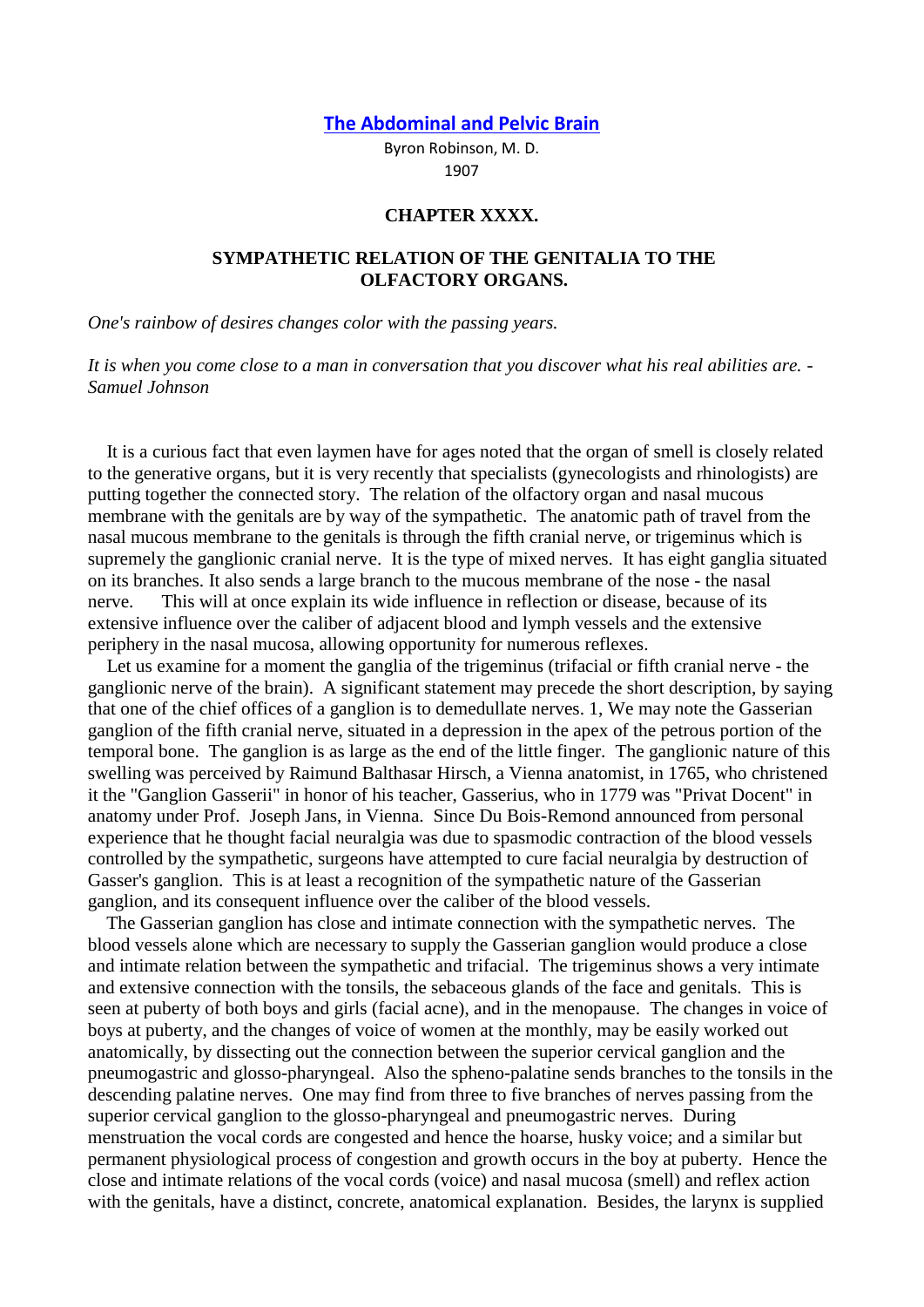by the sympathetic branches which accompany the superior and inferior recurrent laryngeal nerves.

 2. The ophthalmic, lenticular or ciliary ganglion is a pinhead sized ganglion situated in the orbit. It is closely connected by roots with the nasal branch of the fifth nerve, i. e., has relations with the nasal mucosa, by a sympathetic branch from the cavernous plexus. It is also connected with the third cranial. This second ganglion has intimate connections with the nasal mucosa. Joseph Guiscard Duverny (1648-1730), a French anatomist, discovered this ganglion.

 3. The spheno-palatine, or Meckel's ganglion, situated in the sphenopalatine fossa and on the superior maxillary branch of the trifacial, is a large mass of nerve cells. It is intimately connected with the nasal mucosa by the descending palatine nerves. The spheno-palatine ganglion was discovered and described by Johann Friedrich Meckel (1717-1774), a celebrated German anatomist. Like all the other ganglia of the fifth cranial nerve, it possesses motor, sensory and sympathetic roots. It sends a considerable nerve supply to the tonsils. Hence we again observe that this ganglion shares in distributing nerves to the nasal mucosa and the region of the tonsils. But the premise of our argument is that the fifth nerve, being studded by eight sympathetic ganglia, is intimately and closely connected, anatomically and functionally, with the genitals. Therefore what affects the fifth nerve will affect the genitals, and vice versa.

 4. The optic or Arnold's ganglion is located just below the foramen ovale, on the inferior maxillary branch of the trifacial. Its sympathetic branches are derived from the sympathetic plexuses which surround the adjacent middle meningeal artery. It is connected with the facial and glosso-pharyngeal nerves and sends branches to the tensor palati. In our library may be seen Friedrich Arnold's " Anatomie des Menschen, " 3 vols. On page 909, Vol. 11, Arnold says, "Der Ohrknoten wurde von mir im Winter 1825-26 endeckt." In English, "The optic ganglion was discovered by me in the winter of 1825-26. " Professor Arnold noted 75 years ago that many tried in vain to show that others than himself discovered the ganglion. This ganglion shows connection with the larynx by way of the glosso-pharyngeal and tensor palate; and, through the Vidian nerve and Meckel's ganglion, with the nasal mucosa.

 5. The submaxillary ganglion is situated on the lingual branch of the inferior branch of the trifacial nerve. Its sympathetic branch is derived from the plexus which surrounds the adjacent facial artery. This ganglion was discovered by Meckel in 1748. It has been named after him - Ganglion Meckelii Minus. The ganglion communicates with the facial or the seventh nerve.

[Fig. 207.](http://www.meridianinstitute.com/eamt/files/robinson/r207.jpg) Nerves of internal genitals, pelvic brain, dissected under alcohol.

 6. The sublingual or Blandin's ganglion is situated on the branch of nerves going to the sublingual gland. This collection of nerves may be only a plexus or a ganglion. It should have a similar connection with the submaxillary ganglion. Phillippe Frederic Blandin (1798-1849), a French surgeon. first described this ganglion in 1849.

 7. The ganglion of Bockdalek is located at the junction of the middle superior dental nerve with the anterior superior dental nerve. It is not constant, and besides, the swelling may not always be a ganglion, i. e., may not contain nerve-cells. It lies above the upper canine tooth. Its discovery is due to Victor Alexander Bockdalek, Professor of Anatomy in Prague until 1869 (papers published in 1866), and Victor Bockdalek, his son, also an anatomist in Prague. However, it appears to be the father who discovered this ganglion, previous to 1851.

 8. The ganglion of Valentine is situated at the junction of the middle superior dental nerve and posterior superior dental nerve. It is located above the second bicuspid tooth. The ganglion was discovered by Gabriel Gustave Valentine (1810-1888), a German anatomist. All the ganglia of the fifth cranial or trifacial have systematic connections.

We should have known that the trigeminus is supremely the ganglionic cranial nerve; that it is closely and intimately connected, especially with the genitals by way of the sympathetic tracts; also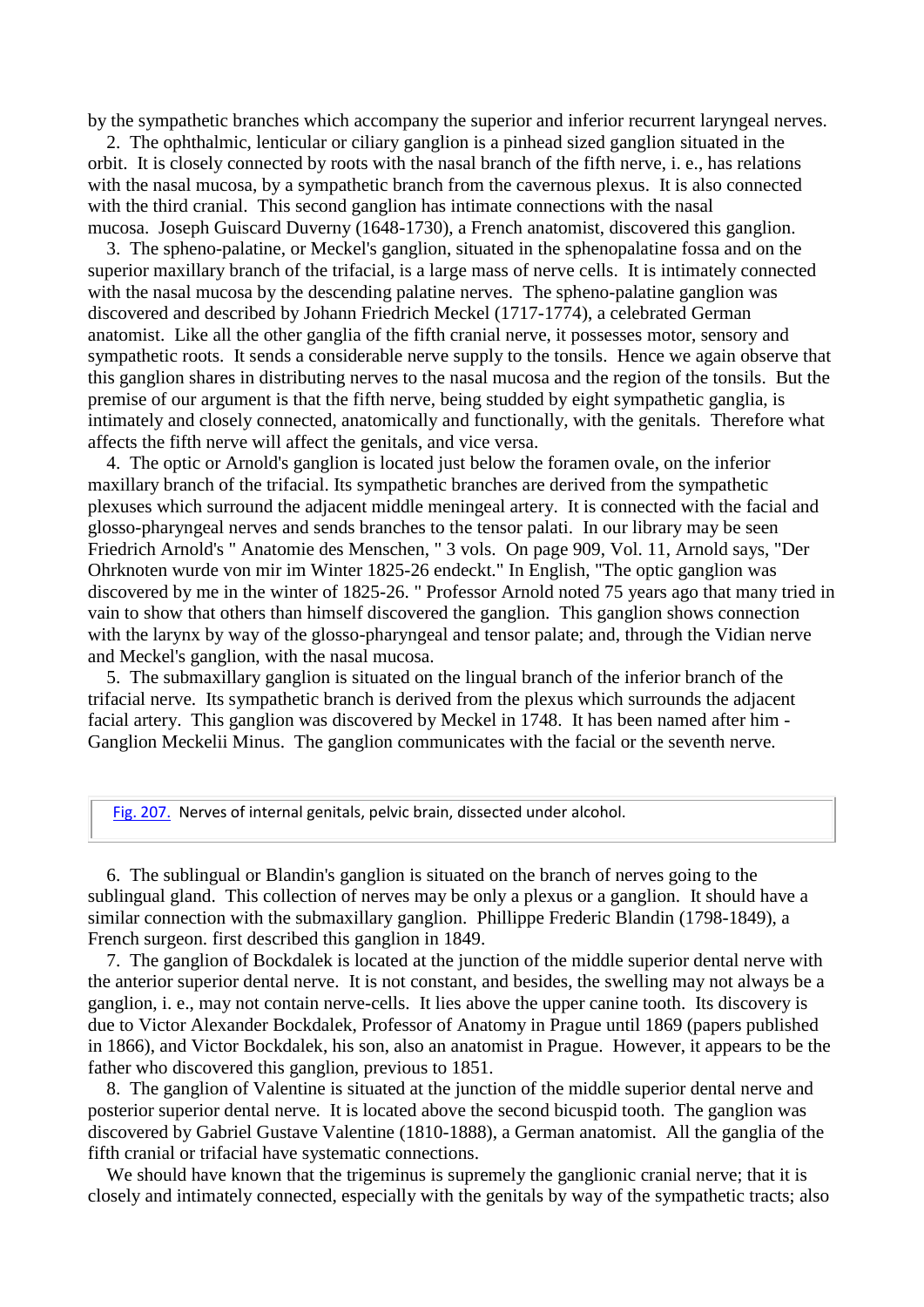that the trigeminus is closely and intimately connected, especially with the nasal mucosa, and to a considerable extent with the larynx and vocal cords. There are found to be numerous and intimate connections between the fifth cranial nerve (the trigeminus) and the seventh cranial nerve (the facial). Observation shows the intimate relation is accomplished by means of the sympathetic nerves, especially the ganglia on the trifacial. This physiologic relation of the genitals to the trifacial and facial nerves may be plainly observed in the sexual relations and cohabitations of animals.

 Irritation of the nasal mucosa will cause congestion and erection. Occasionally irritation of the genitals will cause congestion of the face or the region of the trigeminus. Urethral irritation will induce "gritting" of the teeth, i. e., action of the masseter muscles, supplied by the inferior branch of the fifth.

Dr. A. G. Hobbs describes two cases of severe priapism, accompanying acute rhinitis (Jour. Am. Med. Assn., 1897). On spraying the nasal mucosa with cocaine the priapism immediately subsided. Opium affected the priapism in each case, but only to slight degree.

 A reflex sneeze is not infrequent previous to erection. In preparations for coition the involvement of the nasal mucosa is quite apparent in animals, as the horse, dog, bull, etc. In monkeys the nasal mucosa is not only involved in coition, but it is evident that the larynx is highly involved, from the active and vigorous chattering, emitted previous to and during coition. The mare neighs at the approaching of the stallion or cow bellows at the approach of the bull, the growling of dogs, noise of cats and cackling of hens, are doubtless not accidental at times of coition, but due to irritation of nerve tracts.

 The tissue covering the turbinated bones is quite erectile. A nasal reflex will induce an erectile action in the corpora cavernosa. We know that the genitals are intimately and profoundly supplied by the sympathetic nerves. We know that the fifth nerve is supremely the ganglionic (sympathetic) nerve of the brain. The fifth nerve sends a rich supply to the nasal mucosa and to the larynx through the vagus and glosso-pharyngeal.

 Clinically and anatomically we note a close and intimate relation between the genitals and the nasal mucosa, the larynx and the sebaceous glands of the face. The whole manifestation is due to reflex action carried through the sympathetic nerves. The frequent hemorrhages from the nose during and subsequent to puberty in both sexes, demonstrate the intimate relation of the nasal mucosa. Again, why is it that so many women we note with chronic uterine disease also have rhinitis in different forms? A typical example came to my office a few days ago. She was 24years old and single. At 20 she began to be irregular in menstrual function, and to have menorrhagia. Digital examination revealed quite a large, hypertrophic, metritic uterus, fixed by old adhesions, with distinct retroflexion. She said she bled frequently at the nose. The tissues covering the turbinated bones were thickened, inflamed and congested. Chronic rhinitis and metritis coexisted.

 Many diseased generative organs co-exist with diseased nasal mucosa. The eight ganglia on the fifth cranial nerve - (l) Ganglion Gasser; (2) Ophthalmic; (3) Spheno-palatine; (4) Optic; (5) Submaxillary; (6) Sublingual; (7) Bockdalek; (8) Valentine - not only show the sympathetic nature of the fifth cranial nerve, but also intimate relation with the nasal mucosa, larynx, abdominal brain, and especially with the genitals.

## NASAL DYSMENORRHEA.

 The relationship between the nasal mucous membrane and the sexual apparatus is often forgotten. One should always remember that there is always a woman behind the uterus. In cases of persistent dysmenorrhea relief may sometimes be afforded by painting the genital spots in the nose with 1 per cent solution of cocaine, as demonstrated by Schiff, Emil Ries, Fliess and others. During menstruation there is congestion of the Schneiderian membrane not present during the rest of the month; a congestion which may also be produced by violent sexual excitement - the popular expression "bride's cold" being a laity